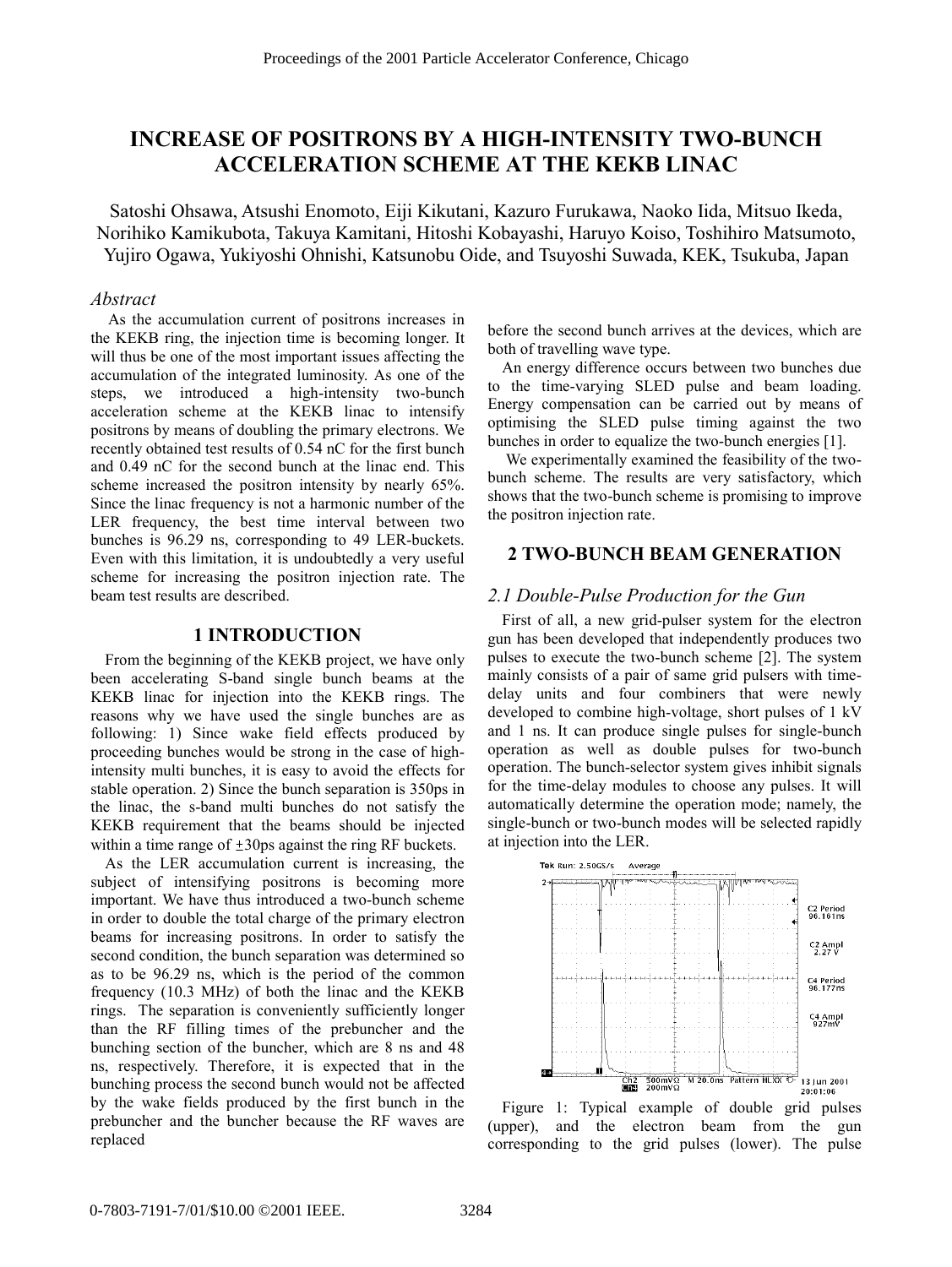heights and timings were changed as free parameters, and determined so that the two-bunch charges and orbits coincide with each other. Therefore, the peak intensities are not the same, and the time interval is different from 96.29 ns, which is the period of the common frequency.

The time-delay module has two functions: 1) it produces stabilized trigger signals synchronized with an RF wave of 571.2MHz, and 2) it changes the trigger time delay with steps of 1.75 ns over a wide range of more than 100 ms. Each delay module roughly determines the pulse timing independently. Any trigger pulses can be inhibited at the delay modules with the signals from the pulse selector system.

The grid pulser has the following two functions: 1) a fine timing control that continuously changes within a range of 3ns, and 2) a peak voltage control for output pulses. These values are controlled with DC signals  $(0~10V)$  from a PLC. For stable operation, the pulse timings are, externally controlled with a feedback system that adjust the fine timings. Four output ports of the coaxial type are used in order to make the source impedance low.



Figure 2: New grid pulser system for the two-bunch acceleration scheme.

Pulser No.1



Figure 3: Combiners make double pulses from pairs of independent pulses. The pulse heights and timings are free parameters.

A pulse combiner was introduced to make double the pulses from pairs of single pulses that are produced by independent pulsers, and simultaneously to prevent any interference between the pulsers in order not to damage

each other. Since a grid pulser has four output ports, four combiners are used.

The monitor signals of the pulses are transported through an optical fiber to a digital oscilloscope on the ground level. The pulse timings are measured relatively with respect to an RF wave of 571MHz, and are used in the digital feedback system to stabilize the pulse timings.

Double electron pulses from the gun are compressed into two bunches in the bunching section of the preinjector by two sub-harmonic bunchers (SHBs) operated at frequencies of 114.24 MHz and 571.2 MHz, and by a prebuncher and a buncher operated at 2856 MHz.

#### *2.2 Two-bunch Beam Generation*

In the SHBs, which are single cavities of resonance with high-quality factors, the wake fields induced in the cavities do not damp effectively during the bunch time interval of 96 ns. The amplitudes of the wake fields due to a beam of 13nC/pulse are, however, still rather smaller than those of the fundamental RF fields, as is shown in Fig. 5. Therefore, the SHBs still retain the bunching function, although the induced fields deform the bunch shapes.

Although beam acceleration was successful, the bunch profiles observed with a streak camera had rather large tails. Further investigations and fine-tuning are required in order to improve the shapes, if necessary, with more sophisticated beam diagnostic tools. We could expect further increases of positrons.



Figure 4: Main components of the bunching section.



Figure 5: Typical RF wave in the first SHB (114.24 MHz). The wake fields induced by the 13-nC beam are superposed on the fundamental RF wave. Since the beam repetition rate is different from the RF, deformation due to the wake fields is clearly seen.